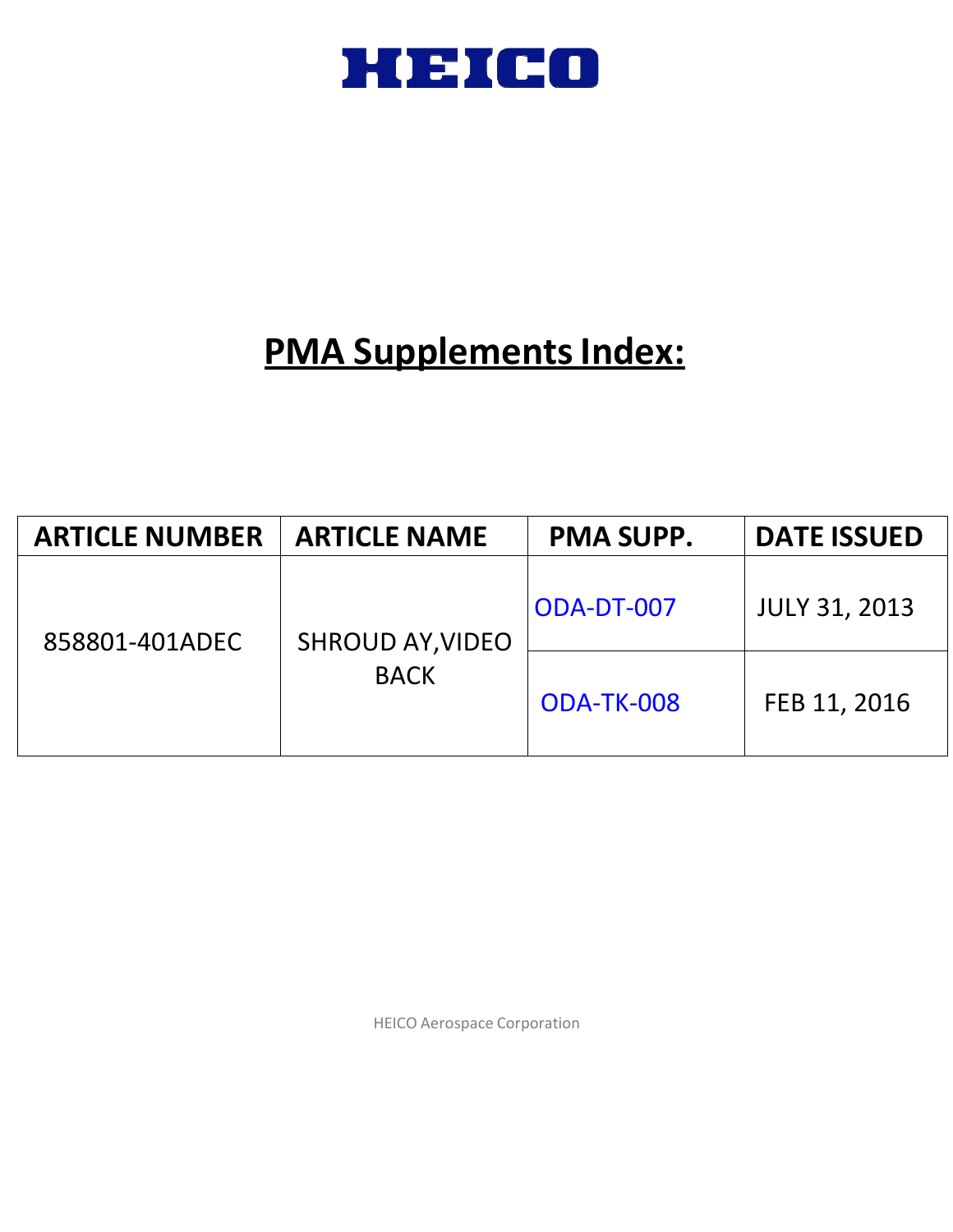<span id="page-1-0"></span>

| Turbine Kinetics, Inc.                   |                             |                                                  | <b>PMA NO.:</b>                                                                                                                                        | <b>PQ0816NE</b>         |                                                                                                                                                                                                                                                                                                                                                                                                                                                                                                                               |
|------------------------------------------|-----------------------------|--------------------------------------------------|--------------------------------------------------------------------------------------------------------------------------------------------------------|-------------------------|-------------------------------------------------------------------------------------------------------------------------------------------------------------------------------------------------------------------------------------------------------------------------------------------------------------------------------------------------------------------------------------------------------------------------------------------------------------------------------------------------------------------------------|
|                                          | A HEICO Aerospace Company   |                                                  | <b>SUPPLEMENT No.:</b>                                                                                                                                 |                         | ODA-TK-008                                                                                                                                                                                                                                                                                                                                                                                                                                                                                                                    |
| 60 Sequin Drive<br>Glastonbury, CT 06033 |                             |                                                  | DATE:                                                                                                                                                  |                         | February 11, 2016                                                                                                                                                                                                                                                                                                                                                                                                                                                                                                             |
| Article<br>Name                          | Article<br>Number           | Approved<br>Replacement<br>for Article<br>Number | Approval Basis and<br><b>Approved Design Data</b>                                                                                                      | Make/TCH<br>Eligibility | Model/Series<br>Eligibility                                                                                                                                                                                                                                                                                                                                                                                                                                                                                                   |
| Assembly                                 | Video Shroud 858801-401ADEC | Weber P/N:<br>858801-401A                        | Tests and Computations per<br>14 CFR § 21.303,                                                                                                         | Boeing                  | 767-300 Series                                                                                                                                                                                                                                                                                                                                                                                                                                                                                                                |
|                                          |                             |                                                  | Dwg No.:<br>858801-401ADEC,<br>Rev.: $C$ ,<br>Dated: 1/14/15,<br>or later FAA approved<br>revisions.                                                   | Airbus                  | A340-211<br>A340-212<br>A340-213<br>A340-311<br>A340-312<br>A340-313<br>A340-541<br>A340-642                                                                                                                                                                                                                                                                                                                                                                                                                                  |
| Armcap<br>Support                        | 950006022100001D<br>EC      | Zodiac Aerospace<br>$P/N$ :<br>950006022100001   | Tests and Computations per<br>14 CFR § 21.303,<br>Dwg No.:<br>950006022100001DEC,<br>Rev.: C,<br>Dated: 8/1/12,<br>or later FAA approved<br>revisions. | Airbus                  | A318 Model -111<br>A318 Model -112<br>A318 Model -121<br>A318 Model -122<br>A319 Model -111<br>A319 Model -112<br>A319 Model -113<br>A319 Model -114<br>A319 Model -115<br>A319 Model -131<br>A319 Model -132<br>A319 Model -133<br>A320 Model -111<br>A320 Model -211<br>A320 Model -212<br>A320 Model -214<br>A320 Model -231<br>A320 Model -232<br>A320 Model -233<br>A321 Model -111<br>A321 Model -112<br>A321 Model -131<br>A321 Model -211<br>A321 Model -231<br>A321 Model -212<br>A321 Model -213<br>A321 Model -232 |
|                                          |                             |                                                  |                                                                                                                                                        |                         | A340-311<br>A340-312<br>A340-313                                                                                                                                                                                                                                                                                                                                                                                                                                                                                              |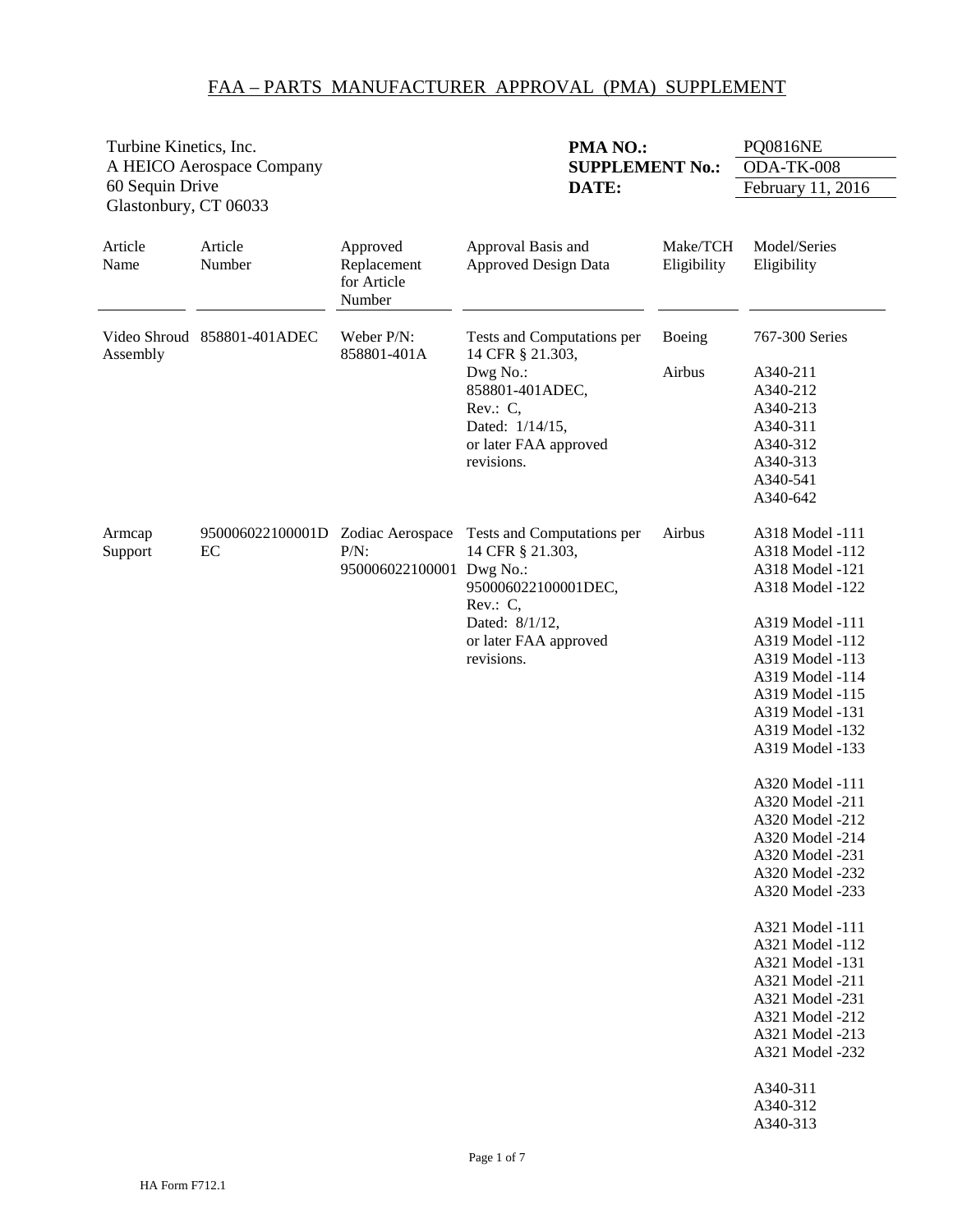| Turbine Kinetics, Inc.<br>A HEICO Aerospace Company<br>60 Sequin Drive |                           |                                                    | PMA NO.:<br><b>SUPPLEMENT No.:</b><br>DATE:                                                                                                  |                         | <b>PQ0816NE</b><br>ODA-TK-008<br>February 11, 2016 |
|------------------------------------------------------------------------|---------------------------|----------------------------------------------------|----------------------------------------------------------------------------------------------------------------------------------------------|-------------------------|----------------------------------------------------|
| Glastonbury, CT 06033                                                  |                           |                                                    |                                                                                                                                              |                         |                                                    |
| Article<br>Name                                                        | Article<br>Number         | Approved<br>Replacement<br>for Article<br>Number   | Approval Basis and<br><b>Approved Design Data</b>                                                                                            | Make/TCH<br>Eligibility | Model/Series<br>Eligibility                        |
| Roller Hinge                                                           | Hook-Engine DEC59-001-501 | Boeing P/N:<br>65B90686-4                          | Tests and Computations per<br>14 CFR § 21.303,<br>Dwg No.: DEC59-001,<br>Rev.: C,<br>Dated: 10/05/05,<br>or later FAA approved<br>revisions. | Boeing                  | 747-100 Series<br>747-200 Series                   |
| Hook-Engine<br>Roller Hinge                                            | DEC59-002-501             | Boeing P/N:<br>65B90687-4                          | Tests and Computations per<br>14 CFR § 21.303,<br>Dwg No.: DEC59-002,<br>Rev.: B,<br>Dated: 10/05/05,<br>or later FAA approved<br>revisions. | Boeing                  | 747-100 Series<br>747-200 Series                   |
| Hook-Engine<br>Roller Hinge                                            | DEC59-003-501             | Boeing P/N:<br>65B90676-601<br>and<br>65B90676-603 | Tests and Computations per<br>14 CFR § 21.303,<br>Dwg No.: DEC59-003,<br>Rev.: B,<br>Dated: 10/05/05,<br>or later FAA approved<br>revisions. | Boeing                  | 747-100 Series<br>747-200 Series<br>747-300 Series |
| Hook-Engine<br>Roller Hinge                                            | DEC59-003-503             | Boeing P/N:<br>65B90676-602<br>and<br>65B90676-604 | Tests and Computations per<br>14 CFR § 21.303,<br>Dwg No.: DEC59-003,<br>Rev.: B,<br>Dated: 10/05/05,<br>or later FAA approved<br>revisions. | Boeing                  | 747-100 Series<br>747-200 Series<br>747-300 Series |
| Hook-Engine<br>Roller Hinge                                            | DEC59-089-501             | Boeing P/N:<br>65B90623-2                          | Tests and Computations per<br>14 CFR § 21.303,<br>Dwg No.: DEC59-089,<br>Rev.: D,<br>Dated: 10/21/08,<br>or later FAA approved<br>revisions. | Boeing                  | 747-100 Series<br>747-200 Series<br>747-300 Series |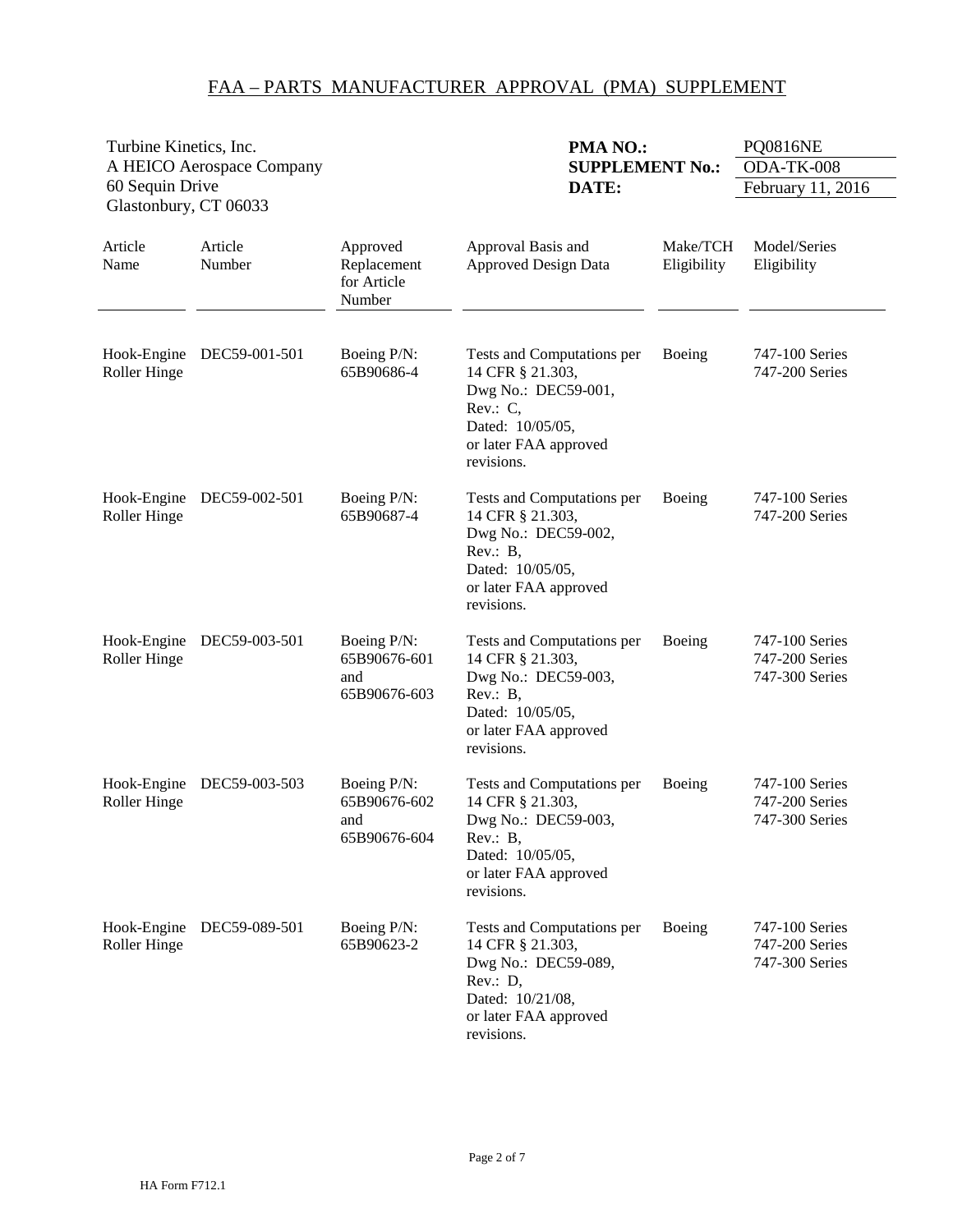|                 | PMA NO.:<br>Turbine Kinetics, Inc.         |                                                  |                                                                                                                                                | <b>PQ0816NE</b>         |                                                  |  |
|-----------------|--------------------------------------------|--------------------------------------------------|------------------------------------------------------------------------------------------------------------------------------------------------|-------------------------|--------------------------------------------------|--|
|                 | A HEICO Aerospace Company                  |                                                  | <b>SUPPLEMENT No.:</b>                                                                                                                         |                         | ODA-TK-008                                       |  |
| 60 Sequin Drive |                                            |                                                  | DATE:                                                                                                                                          |                         | February 11, 2016                                |  |
| Article<br>Name | Glastonbury, CT 06033<br>Article<br>Number | Approved<br>Replacement<br>for Article<br>Number | Approval Basis and<br><b>Approved Design Data</b>                                                                                              | Make/TCH<br>Eligibility | Model/Series<br>Eligibility                      |  |
| Strip           | DEC59-133-511                              | Boeing P/N:<br>453W1009-11                       | Tests and Computations per<br>14 CFR § 21.303,<br>Dwg No.: DEC59-133,<br>Rev.: B,<br>Dated: 3/27/09,<br>or later FAA approved<br>revisions.    | Boeing                  | 777-200 Series<br>777-300ER Series               |  |
| Clip            | DEC79-037-501                              | Boeing P/N:<br>AWJ7006-1                         | Tests and Computations per<br>14 CFR § 21.303,<br>Dwg No.: DEC79-037,<br>$Rev.: -$ ,<br>Dated: 6/13/03,<br>or later FAA approved<br>revisions. | Boeing                  | $DC-10$<br>$MD-11$<br>$MD-10-10F$<br>MD-10-30F   |  |
| Clip            | DEC79-037-503                              | Boeing P/N:<br>AWJ7006-501                       | Tests and Computations per<br>14 CFR § 21.303,<br>Dwg No.: DEC79-037,<br>$Rev.: -$ ,<br>Dated: 6/13/03,<br>or later FAA approved<br>revisions. | Boeing                  | $DC-10$<br>$MD-11$<br>MD-10-10F<br>MD-10-30F     |  |
| Clip            | DEC79-037-505                              | Boeing P/N:<br>AWJ7006-502                       | Tests and Computations per<br>14 CFR § 21.303,<br>Dwg No.: DEC79-037,<br>$Rev: -$ .<br>Dated: 6/13/03,<br>or later FAA approved<br>revisions.  | Boeing                  | $DC-10$<br>$MD-11$<br>$MD-10-10F$<br>$MD-10-30F$ |  |
| Clip            | DEC79-037-507                              | Boeing P/N:<br>AWJ7006-503                       | Tests and Computations per<br>14 CFR § 21.303,<br>Dwg No.: DEC79-037,<br>$Rev.: -$ ,<br>Dated: 6/13/03,<br>or later FAA approved<br>revisions. | Boeing                  | $DC-10$<br>$MD-11$<br>MD-10-10F<br>MD-10-30F     |  |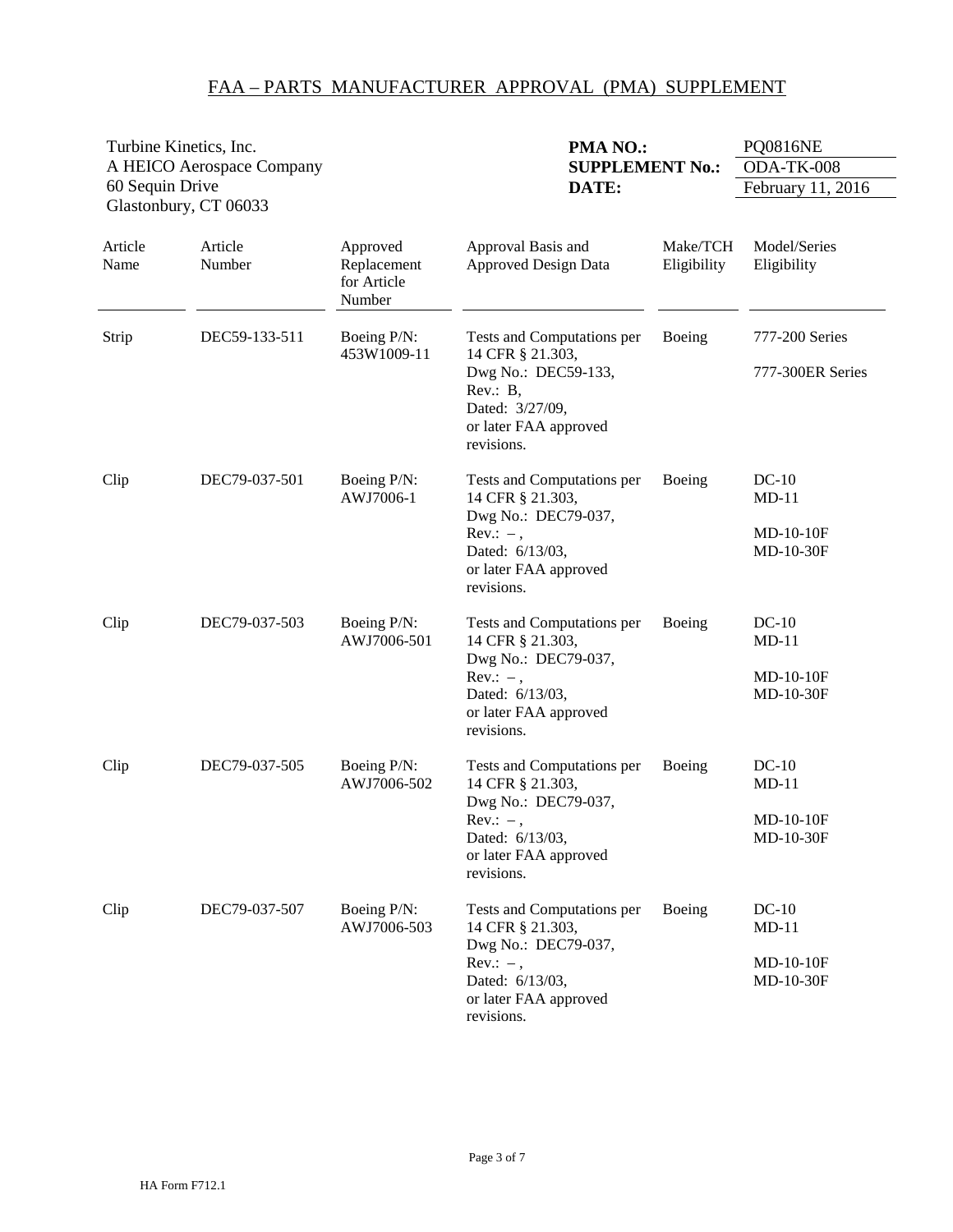| Turbine Kinetics, Inc. |                           |                                                  | PMA NO.:                                                                                                                                                  |                         | <b>PQ0816NE</b>                                                                                                                                                                                                                                                                                                                                                       |
|------------------------|---------------------------|--------------------------------------------------|-----------------------------------------------------------------------------------------------------------------------------------------------------------|-------------------------|-----------------------------------------------------------------------------------------------------------------------------------------------------------------------------------------------------------------------------------------------------------------------------------------------------------------------------------------------------------------------|
|                        | A HEICO Aerospace Company |                                                  | <b>SUPPLEMENT No.:</b>                                                                                                                                    |                         | ODA-TK-008                                                                                                                                                                                                                                                                                                                                                            |
| 60 Sequin Drive        | Glastonbury, CT 06033     |                                                  | DATE:                                                                                                                                                     |                         | February 11, 2016                                                                                                                                                                                                                                                                                                                                                     |
| Article<br>Name        | Article<br>Number         | Approved<br>Replacement<br>for Article<br>Number | Approval Basis and<br><b>Approved Design Data</b>                                                                                                         | Make/TCH<br>Eligibility | Model/Series<br>Eligibility                                                                                                                                                                                                                                                                                                                                           |
| Coat Hook<br>Assy      | DEC139-00-405-00          | Recaro Aircraft<br>Seating P/N:<br>139-00-405-00 | Tests and Computations per<br>14 CFR § 21.303,<br>Dwg No.:<br>DEC139-00-405-00,<br>$Rev.: -$ ,<br>Dated: 11/19/10,<br>or later FAA approved<br>revisions. | Airbus                  | A319 Model -111<br>A319 Model -112<br>A319 Model -113<br>A319 Model -114<br>A319 Model -115<br>A319 Model -131<br>A319 Model -132<br>A319 Model -133<br>A320 Model -211<br>A320 Model -212<br>A320 Model -214<br>A320 Model -231<br>A320 Model -232<br>A320 Model -233<br>A321 Model -211<br>A321 Model -212<br>A321 Model -213<br>A321 Model -231<br>A321 Model -232 |
| Sleeve                 | DEC139-00-405-01          | Recaro Aircraft<br>Seating P/N:<br>139-00-405-01 | Tests and Computations per<br>14 CFR § 21.303,<br>Dwg No.:<br>DEC139-00-405-01,<br>Rev.: D,<br>Dated: 9/6/11,<br>or later FAA approved<br>revisions.      | Airbus                  | A319 Model -111<br>A319 Model -112<br>A319 Model -113<br>A319 Model -114<br>A319 Model -115<br>A319 Model -131<br>A319 Model -132<br>A319 Model -133<br>A320 Model -211<br>A320 Model -212<br>A320 Model -214<br>A320 Model -231<br>A320 Model -232<br>A320 Model -233<br>A321 Model -211<br>A321 Model -212<br>A321 Model -213<br>A321 Model -231<br>A321 Model -232 |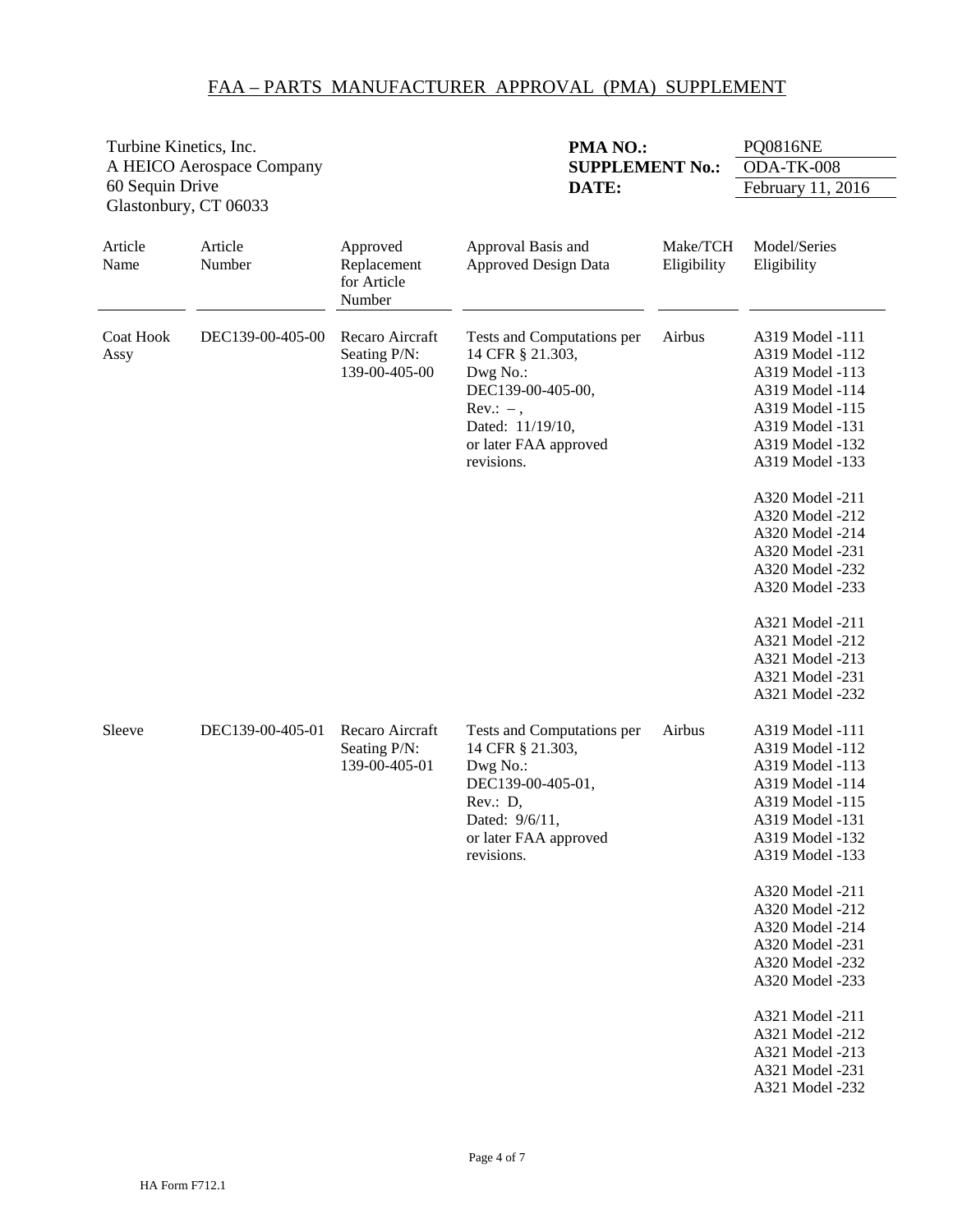| Turbine Kinetics, Inc.           |                           |                                                  | PMA NO.:                                                                                                                                             |                         | <b>PQ0816NE</b>                                                                                                                                                                                                                                                                                                                                                       |
|----------------------------------|---------------------------|--------------------------------------------------|------------------------------------------------------------------------------------------------------------------------------------------------------|-------------------------|-----------------------------------------------------------------------------------------------------------------------------------------------------------------------------------------------------------------------------------------------------------------------------------------------------------------------------------------------------------------------|
|                                  | A HEICO Aerospace Company |                                                  | <b>SUPPLEMENT No.:</b>                                                                                                                               |                         | ODA-TK-008                                                                                                                                                                                                                                                                                                                                                            |
| 60 Sequin Drive                  |                           |                                                  | DATE:                                                                                                                                                |                         | February 11, 2016                                                                                                                                                                                                                                                                                                                                                     |
| Glastonbury, CT 06033<br>Article | Article                   |                                                  |                                                                                                                                                      |                         | Model/Series                                                                                                                                                                                                                                                                                                                                                          |
| Name                             | Number                    | Approved<br>Replacement<br>for Article<br>Number | Approval Basis and<br><b>Approved Design Data</b>                                                                                                    | Make/TCH<br>Eligibility | Eligibility                                                                                                                                                                                                                                                                                                                                                           |
| <b>Coat Hook</b>                 | DEC139-00-405-07          | Recaro Aircraft<br>Seating P/N:<br>139-00-405-07 | Tests and Computations per<br>14 CFR § 21.303,<br>Dwg No.:<br>DEC139-00-405-07,<br>Rev.: D,<br>Dated: 9/6/11,<br>or later FAA approved<br>revisions. | Airbus                  | A319 Model -111<br>A319 Model -112<br>A319 Model -113<br>A319 Model -114<br>A319 Model -115<br>A319 Model -131<br>A319 Model -132<br>A319 Model -133<br>A320 Model -211<br>A320 Model -212<br>A320 Model -214<br>A320 Model -231<br>A320 Model -232<br>A320 Model -233<br>A321 Model -211<br>A321 Model -212<br>A321 Model -213<br>A321 Model -231<br>A321 Model -232 |
| Pressure<br>Spring               | DEC102496                 | Recaro Aircraft<br>Seating P/N:<br>102496        | Tests and Computations per<br>14 CFR § 21.303,<br>Dwg No.: DEC102496,<br>$Rev.: -$ ,<br>Dated: 11/19/10,<br>or later FAA approved<br>revisions.      | Airbus                  | A319 Model -111<br>A319 Model -112<br>A319 Model -113<br>A319 Model -114<br>A319 Model -115<br>A319 Model -131<br>A319 Model -132<br>A319 Model -133<br>A320 Model -211<br>A320 Model -212<br>A320 Model -214<br>A320 Model -231<br>A320 Model -232<br>A320 Model -233<br>A321 Model -211<br>A321 Model -212<br>A321 Model -213<br>A321 Model -231<br>A321 Model -232 |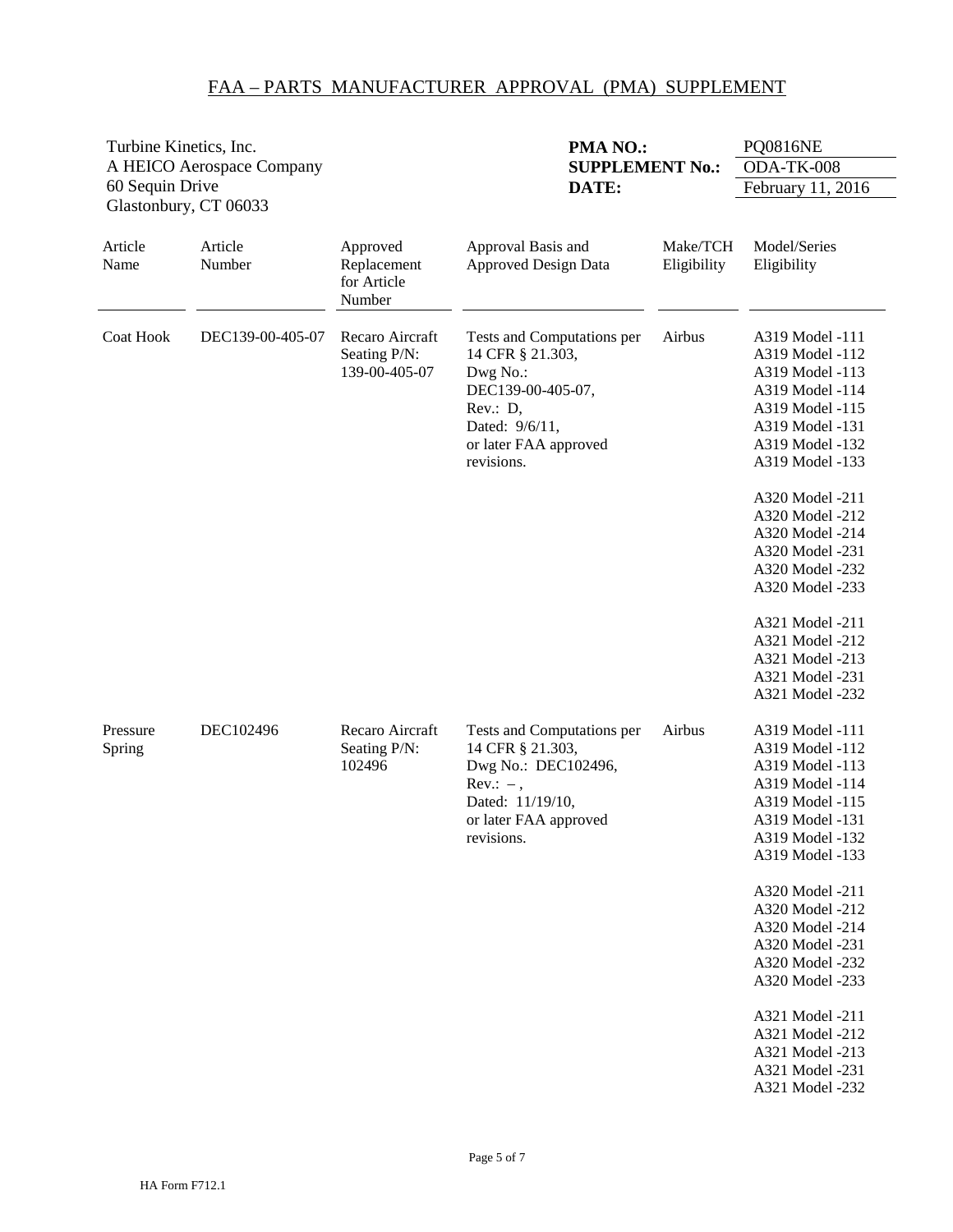|                                             | Turbine Kinetics, Inc.    |                                                  | PMA NO.:                                                                                                                                           |                         | <b>PQ0816NE</b>                                                                                                                                                                                                                                                                                                                                                       |  |
|---------------------------------------------|---------------------------|--------------------------------------------------|----------------------------------------------------------------------------------------------------------------------------------------------------|-------------------------|-----------------------------------------------------------------------------------------------------------------------------------------------------------------------------------------------------------------------------------------------------------------------------------------------------------------------------------------------------------------------|--|
|                                             | A HEICO Aerospace Company |                                                  | <b>SUPPLEMENT No.:</b>                                                                                                                             |                         | ODA-TK-008                                                                                                                                                                                                                                                                                                                                                            |  |
| 60 Sequin Drive<br>Glastonbury, CT 06033    |                           |                                                  | DATE:                                                                                                                                              |                         | February 11, 2016                                                                                                                                                                                                                                                                                                                                                     |  |
| Article<br>Name                             | Article<br>Number         | Approved<br>Replacement<br>for Article<br>Number | Approval Basis and<br><b>Approved Design Data</b>                                                                                                  | Make/TCH<br>Eligibility | Model/Series<br>Eligibility                                                                                                                                                                                                                                                                                                                                           |  |
| Locking<br>Washer                           | DEC043803                 | Recaro Aircraft<br>Seating P/N:<br>043803        | Tests and Computations per<br>14 CFR § 21.303,<br>Dwg No.: DEC043803,<br>Rev.: A,<br>Dated: 8/23/11,<br>or later FAA approved<br>revisions.        | Airbus                  | A319 Model -111<br>A319 Model -112<br>A319 Model -113<br>A319 Model -114<br>A319 Model -115<br>A319 Model -131<br>A319 Model -132<br>A319 Model -133<br>A320 Model -211<br>A320 Model -212<br>A320 Model -214<br>A320 Model -231<br>A320 Model -232<br>A320 Model -233<br>A321 Model -211<br>A321 Model -212<br>A321 Model -213<br>A321 Model -231<br>A321 Model -232 |  |
| Louver                                      | DEC214A1118-3             | Boeing P/N:<br>214A1118-3                        | Tests and Computations per<br>14 CFR § 21.303,<br>Dwg No.:<br>DEC214A1118-3,<br>Rev.: B,<br>Dated: 2/8/11,<br>or later FAA approved<br>revisions.  | Boeing                  | 737-600 Series<br>737-700 Series<br>737-700C Series<br>737-800 Series<br>737-900 Series<br>737-900ER Series                                                                                                                                                                                                                                                           |  |
| Hook,<br>Retention<br>Ground<br>Power Cable | DEC284W8051-1             | Boeing P/N:<br>284W8051-1                        | Tests and Computations per<br>14 CFR § 21.303,<br>Dwg No.:<br>DEC284W8051-1,<br>Rev.: D,<br>Dated: 1/23/08,<br>or later FAA approved<br>revisions. | Boeing                  | 777-200 Series<br>777-200LR Series                                                                                                                                                                                                                                                                                                                                    |  |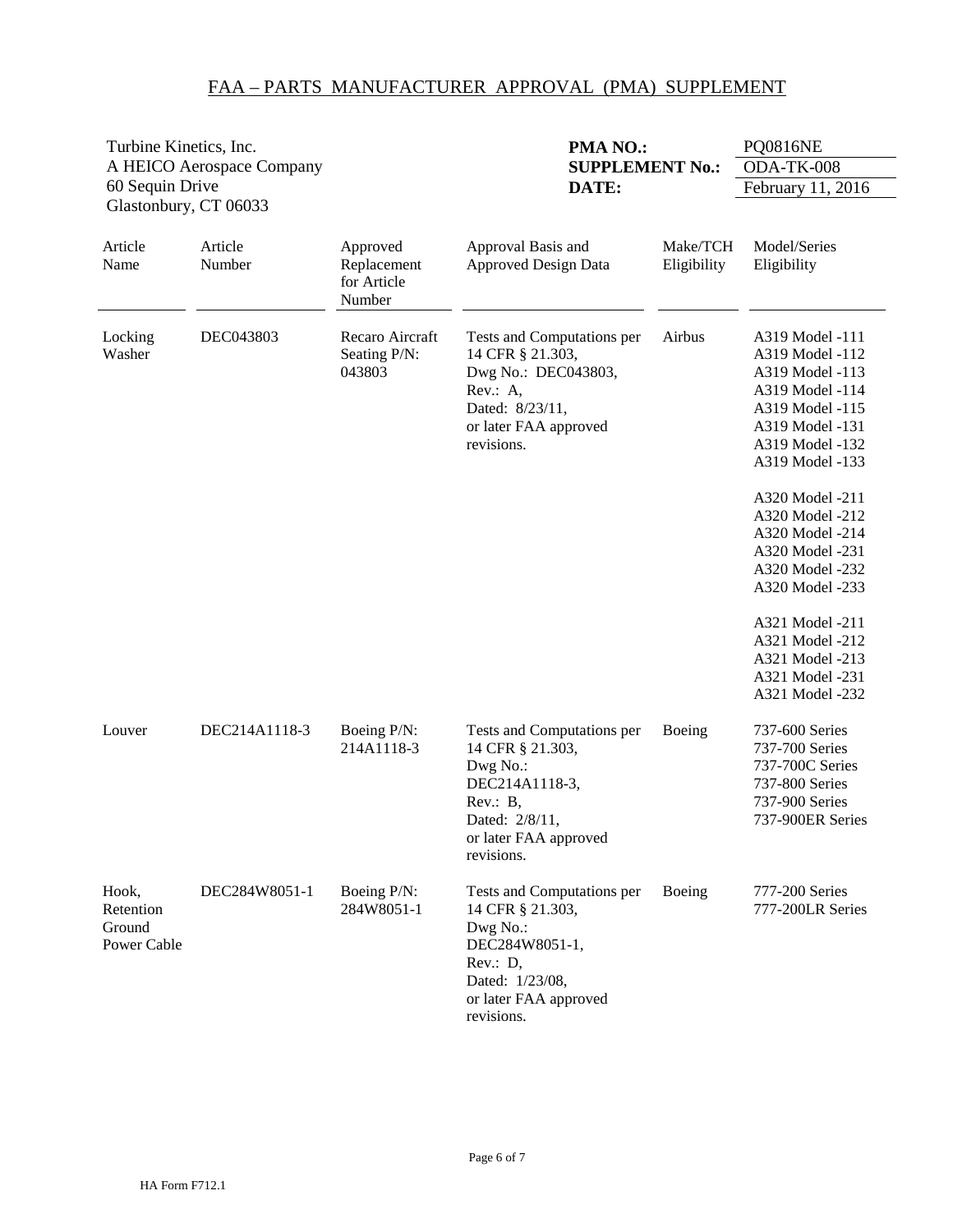|                 | Turbine Kinetics, Inc.<br>A HEICO Aerospace Company |                                                  | PMA NO.:<br><b>SUPPLEMENT No.:</b>                                                                                                                     |                         | <b>PQ0816NE</b><br>ODA-TK-008                                                                               |
|-----------------|-----------------------------------------------------|--------------------------------------------------|--------------------------------------------------------------------------------------------------------------------------------------------------------|-------------------------|-------------------------------------------------------------------------------------------------------------|
| 60 Sequin Drive | Glastonbury, CT 06033                               |                                                  | DATE:                                                                                                                                                  |                         | February 11, 2016                                                                                           |
| Article<br>Name | Article<br>Number                                   | Approved<br>Replacement<br>for Article<br>Number | Approval Basis and<br><b>Approved Design Data</b>                                                                                                      | Make/TCH<br>Eligibility | Model/Series<br>Eligibility                                                                                 |
| Seal            | DEC313A2114-9                                       | Boeing P/N:<br>313A2114-9                        | Tests and Computations per<br>14 CFR § 21.303,<br>Dwg No.:<br>DEC313A2114-9,<br>$Rev.: -$ ,<br>Dated: 5/10/11,<br>or later FAA approved<br>revisions.  | Boeing                  | 737-600 Series<br>737-700 Series<br>737-700C Series<br>737-800 Series<br>737-900 Series<br>737-900ER Series |
| Seal            | DEC313A2114-10                                      | Boeing P/N:<br>313A2114-10                       | Tests and Computations per<br>14 CFR § 21.303,<br>Dwg No.:<br>DEC313A2114-10,<br>$Rev.: -$ ,<br>Dated: 5/10/11,<br>or later FAA approved<br>revisions. | Boeing                  | 737-600 Series<br>737-700 Series<br>737-700C Series<br>737-800 Series<br>737-900 Series<br>737-900ER Series |
| NOTE:           |                                                     |                                                  | Minor design changes (reference 14 CFR part 21 §§ 21.319 and 21.619) and major design changes (reference 14 CFR part 21 §§                             |                         |                                                                                                             |

 $470$ Marco Cuberos

PMA ODA administrator

**FEBRUARY 11, 2016** 

Date

HEICO Aerospace Corporation This Supplement is an attachment to FAA-PMA approval letter dated March 28, 2001